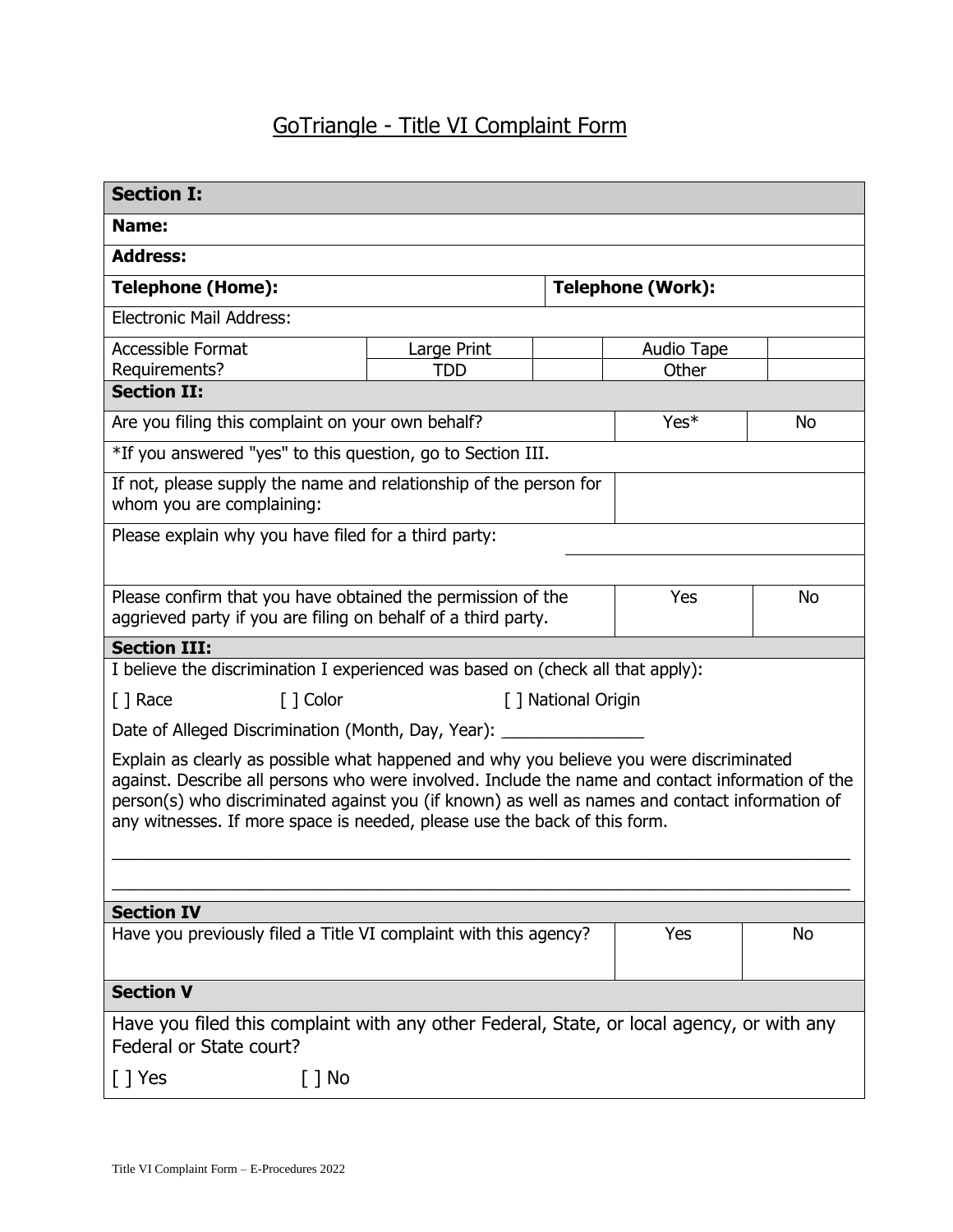| If yes, check all that apply:                                                                           |                                |  |  |
|---------------------------------------------------------------------------------------------------------|--------------------------------|--|--|
|                                                                                                         |                                |  |  |
| [] Federal Court _____________________                                                                  |                                |  |  |
|                                                                                                         | [] Local Agency ______________ |  |  |
| Please provide information about a contact person at the agency/court where the<br>complaint was filed. |                                |  |  |
| Name:                                                                                                   |                                |  |  |
| <b>Title:</b>                                                                                           |                                |  |  |
| <b>Agency:</b>                                                                                          |                                |  |  |
| <b>Address:</b>                                                                                         |                                |  |  |
| <b>Telephone:</b>                                                                                       |                                |  |  |
| <b>Section VI</b>                                                                                       |                                |  |  |
| Name of agency complaint is against:                                                                    |                                |  |  |
| Contact person:                                                                                         |                                |  |  |
| Title:                                                                                                  |                                |  |  |
| Telephone number:                                                                                       |                                |  |  |
| You may attach any written materials or other information that you think is relevant to                 |                                |  |  |

 You may attach any written materials or other information that you think is relevant to your complaint.

 $\frac{1}{2}$  ,  $\frac{1}{2}$  ,  $\frac{1}{2}$  ,  $\frac{1}{2}$  ,  $\frac{1}{2}$  ,  $\frac{1}{2}$  ,  $\frac{1}{2}$  ,  $\frac{1}{2}$  ,  $\frac{1}{2}$  ,  $\frac{1}{2}$  ,  $\frac{1}{2}$  ,  $\frac{1}{2}$  ,  $\frac{1}{2}$  ,  $\frac{1}{2}$  ,  $\frac{1}{2}$  ,  $\frac{1}{2}$  ,  $\frac{1}{2}$  ,  $\frac{1}{2}$  ,  $\frac{1$ 

Signature and date required below:

Signature Date Date Date

Please submit this form in person at the address below, or mail this form to:

Sylvester Goodwin, Title VI Coordinator EEO/DBE Office **GoTriangle** 4600 Emperor Blvd. Durham, NC 27703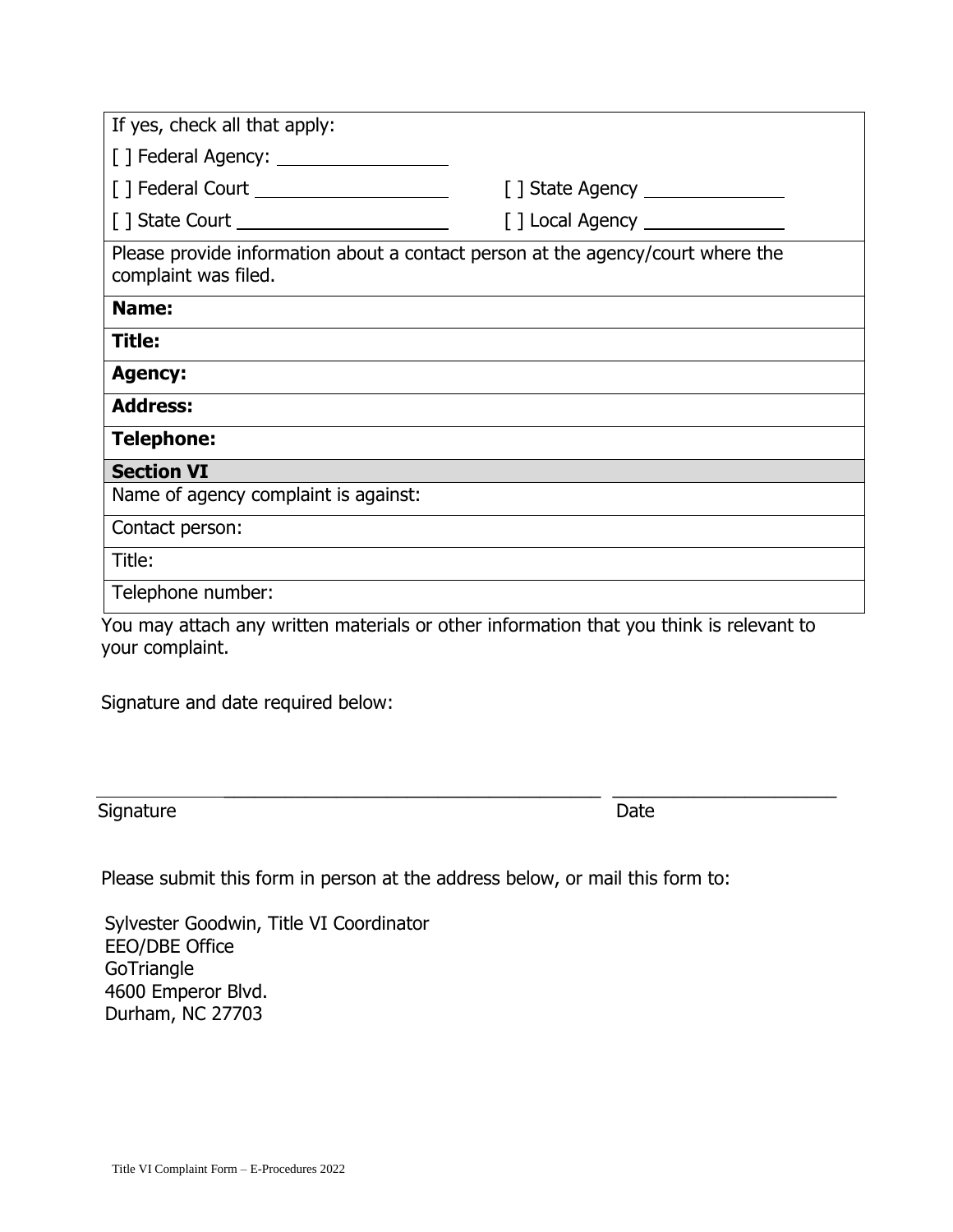## GoTriangle - TITLE VI COMPLAINT PROCEDURES

Title VI of the Civil Rights Act of 1964 provides that no person shall, on the grounds of race, color or national origin, including the denial of meaningful access for Limited English Proficient (LEP) persons, be excluded from participation in, be denied the benefits of, or be subjected to discrimination under any program or activity receiving Federal financial assistance.

Any person who believes that they have been subjected to discrimination may file a written complaint with GoTriangle's EEO/DBE Office. The complaint must be filed no later than one-hundred eighty (180) days after the alleged incident.

The complainant may submit a written statement or complete the Title VI Complaint Form on Triangle Transit's website. The complaint should include the following information:

- The complainant's name, mailing address, telephone number, email address, etc.
- Describe how, when, where, and why the complainant believes he or she was discriminated against. Include the location, names, and contact information of any witnesses.
- Include any additional information the complainant considers relevant to the complaint.
- The complainant's signature and date.

The complaint may be mailed or faxed to the following address:

Sylvester Goodwin, Title VI Coordinator EEO/DBE Office 4600 Emperor Blvd. Durham, NC 27703 F: (919) 485-7491